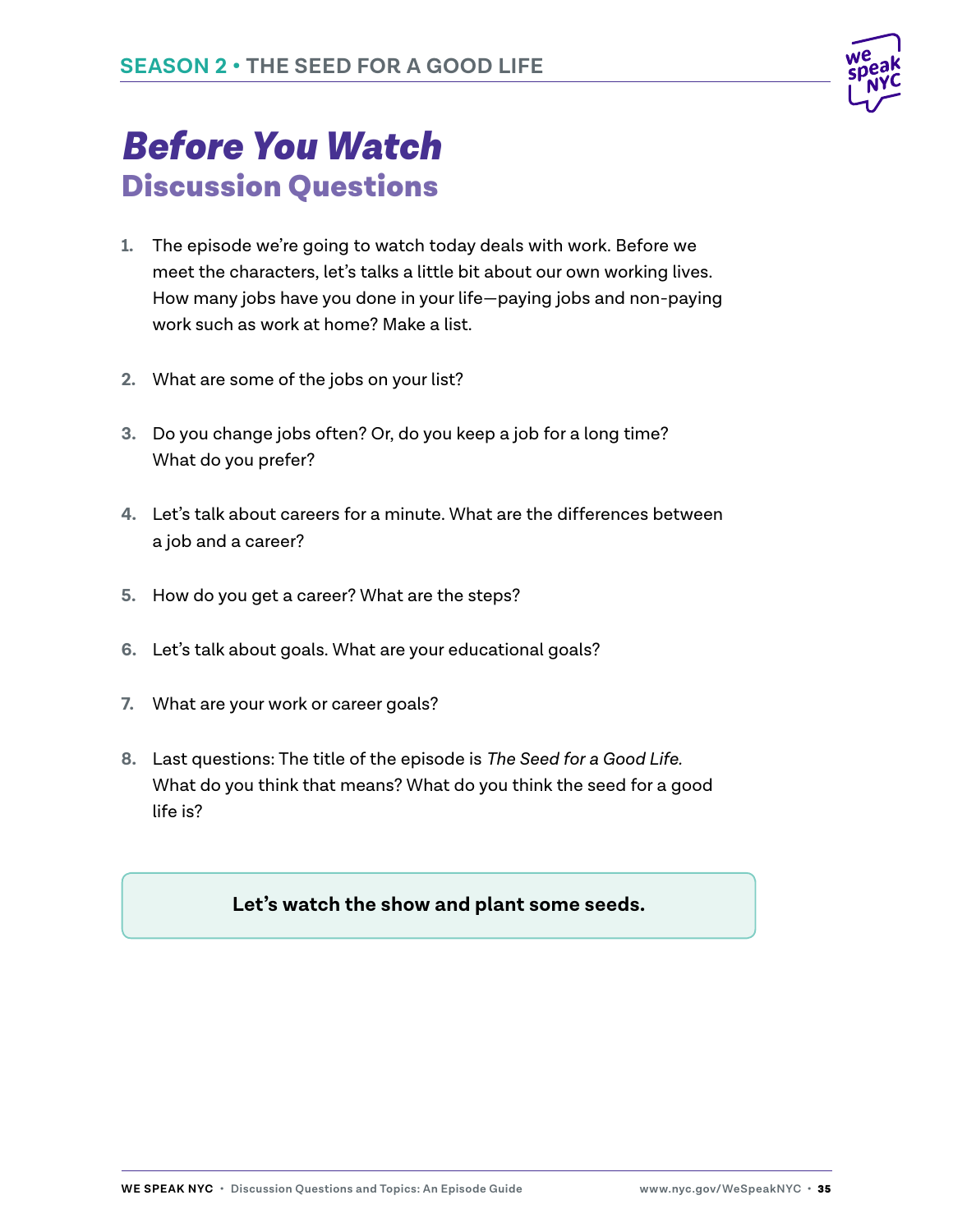

## *After You Watch* Discussion Questions

### **Job & Career**

César is frustrated going from job to job. He wants a career.

**•** How do you get a career? What are the differences between a job and a career? What do you need to get a career? What do you learn from César's experience?

### **Planting the Seeds**

At first, César resists going to a career center and taking classes, but he changes his attitude.

**•** What causes him to change? What does Simon tell César that makes him change his attitude toward education? What seeds are you planting in your life?

#### **Education and Career Goals**

**•** What are your educational and career goals? What steps will you take to achieve your goals? Where can you get help finding an educational program or a career? What services are mentioned in the episode? What other services do you know about?

Anyone—with or without immigration papers—can get help from a Career Center at a library.

To be eligible for career training and recruitment at **Workforce1**, you need to have employment authorization (a work permit) from the federal government.